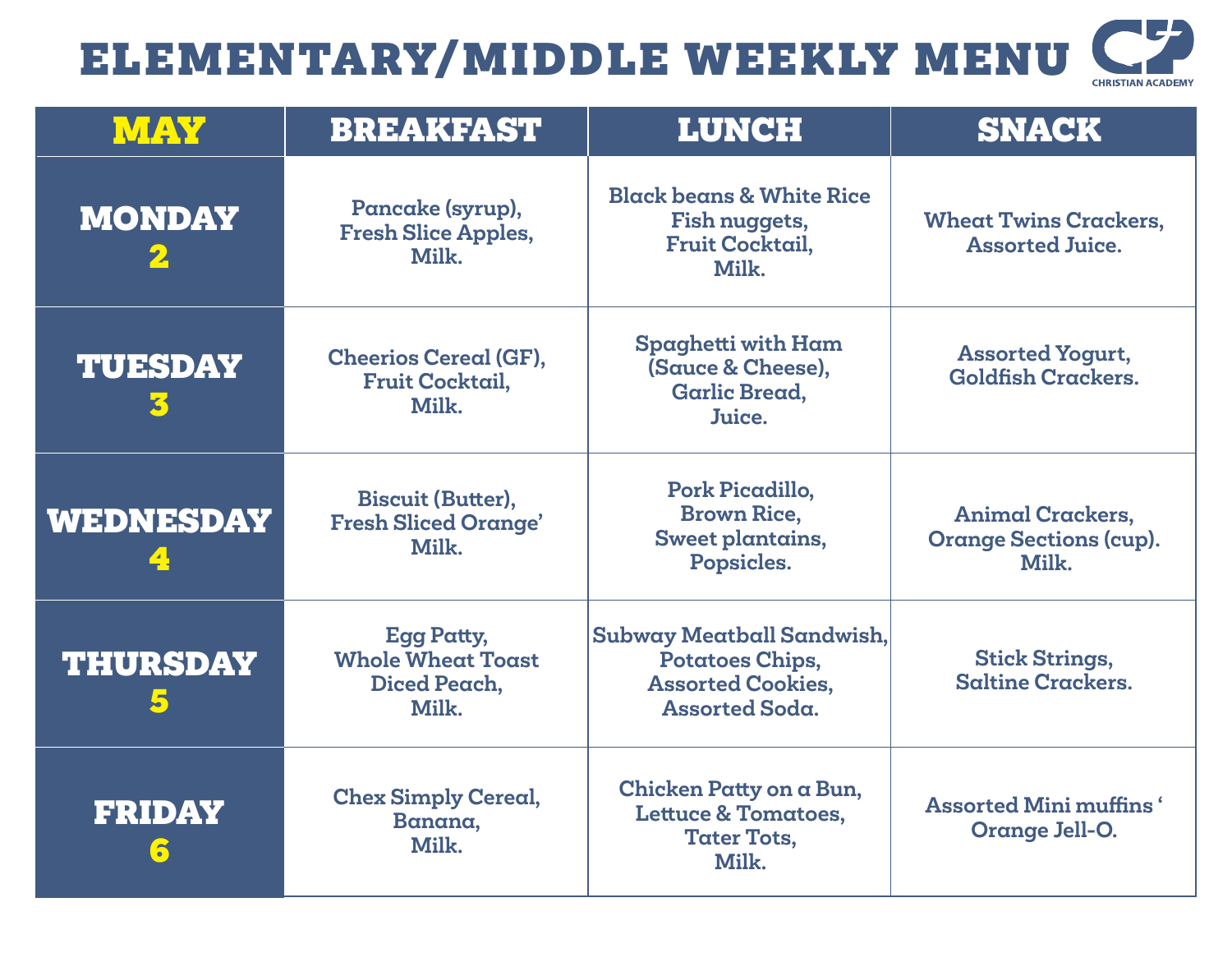| <b>CHRISTIAN ACADEMY</b> |
|--------------------------|

| <b>MAY</b>                                   | <b>BREAKFAST</b>                                                | <b>LUNCH</b>                                                                                                   | <b>SNACK</b>                                          |
|----------------------------------------------|-----------------------------------------------------------------|----------------------------------------------------------------------------------------------------------------|-------------------------------------------------------|
| <b>MONDAY</b><br>$\left  \mathbf{Q} \right $ | <b>French Toast Sticks (Syrup)</b><br>Diced Peach,<br>Milk.     | <b>Brown Rice, Black Beans,</b><br><b>Chicken Nuggets,</b><br>Diced Pears, Milk.                               | Rice Krispies (Individual),<br><b>Assorted Juice.</b> |
| <b>TUESDAY</b><br>10                         | <b>Cheese Quesadilla,</b><br>Pear, Milk.                        | <b>Macaroni with Meatballs,</b><br>(Cheese), Green Beans,<br>Garlic Bread, Fruit Cocktail,<br>Milk.            | <b>Ritz Crackers,</b><br><b>Fruit Sorbet.</b>         |
| <b>WEDNESDAY</b><br><u>11</u>                | <b>Assorted Mini Muffins,</b><br>Fruit Cocktail (cup),<br>Milk. | "Moro" Rice (Red Beans),<br><b>Breaded Fish Sticks,</b><br><b>Apple Sauce,</b><br>Milk.                        | <b>Cheese Crackers,</b><br>Milk.                      |
| <b>THURSDAY</b><br>12                        | <b>Corn Flakes Cereal.</b><br><b>Orange Sections,</b><br>Milk.  | Rice with Baked Chicken.<br><b>Veggie Chips,</b><br><b>Assorted Juice.</b>                                     | <b>Cheese Slices.</b><br>Soft Tortilla.               |
| <b>FRIDAY</b><br>13                          | <b>Raising Mini Bagel,</b><br>(Cream Cheese)<br>Pear, Milk.     | Beef Patty on a Bun,<br><b>Lettuce &amp; Tomatoes,</b><br><b>Baked French Fries,</b><br><b>Chocolate Milk.</b> | <b>Goldfish Crackers,</b><br><b>Assorted Yogurt.</b>  |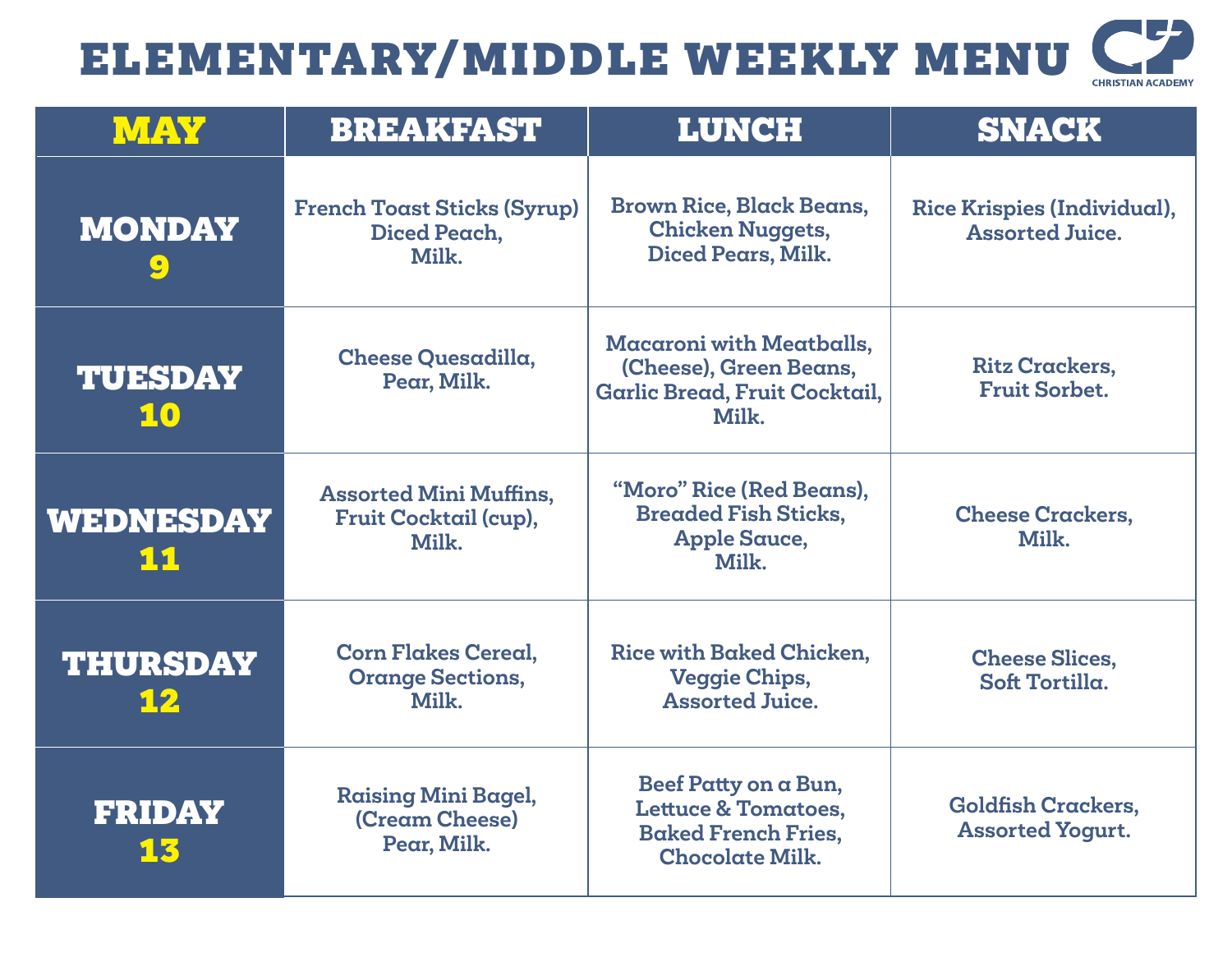| <b>CHRISTIAN ACADEMY</b> |  |
|--------------------------|--|

| <b>MAY</b>             | <b>BREAKFAST</b>                                                   | <b>LUNCH</b>                                                                                                                               | <b>SNACK</b>                                                            |
|------------------------|--------------------------------------------------------------------|--------------------------------------------------------------------------------------------------------------------------------------------|-------------------------------------------------------------------------|
| <b>MONDAY</b><br>16    | Kaiser Roll (Butter),<br><b>Apricot Halves,</b><br>Milk.           | <b>Split Peas, Brown Rice,</b><br><b>Ground Beef,</b><br><b>Sliced Pears.</b><br>Milk.                                                     | <b>Ritz Crackers,</b><br>Milk.                                          |
| <b>TUESDAY</b><br>17   | <b>Sliced Bread Toast (Butter)</b><br><b>Fresh Pears,</b><br>Milk. | Hot Dog on a Bun,<br><b>Baked French Fries,</b><br><b>Tropical Fruit Salad,</b><br>Soda.                                                   | <b>Assorted Cookies,</b><br><b>Apple Sauce</b><br>(Individual Cups).    |
| <b>WEDNESDAY</b><br>18 | <b>Mini Pancakes (Syrup)</b><br>Banana,<br>Milk.                   | Fish Patty on a Bun,<br>Tomatoes,<br><b>Baked Sweet Potatoes,</b><br><b>Orange Juice.</b>                                                  | <b>Cheese Crackers,</b><br>(Individual Bags),<br><b>Assorted Juice.</b> |
| <b>THURSDAY</b><br>19  | <b>Cheese Omelet,</b><br>Bread,<br><b>Diced Peaches,</b><br>Milk.  | "Congris" (Black Beans),<br><b>Chicken Tenders,</b><br>Diced Peach,<br>Milk.                                                               | <b>Animal Crackers,</b><br>Vanilla Pudding,<br><b>(Sugar Free)</b>      |
| <b>FRIDAY</b><br>20    | <b>Assorted Mini Muffin,</b><br><b>Sliced Apples,</b><br>Milk.     | Beef Tacos, Soft Tortilla,<br><b>Lettuce &amp; Diced Tomatoes,</b><br>Mozarella Cheese,<br><b>Sliced Apples,</b><br><b>Assorted Juice.</b> | <b>Fresh Sliced Apples,</b><br><b>Veggie Strings.</b>                   |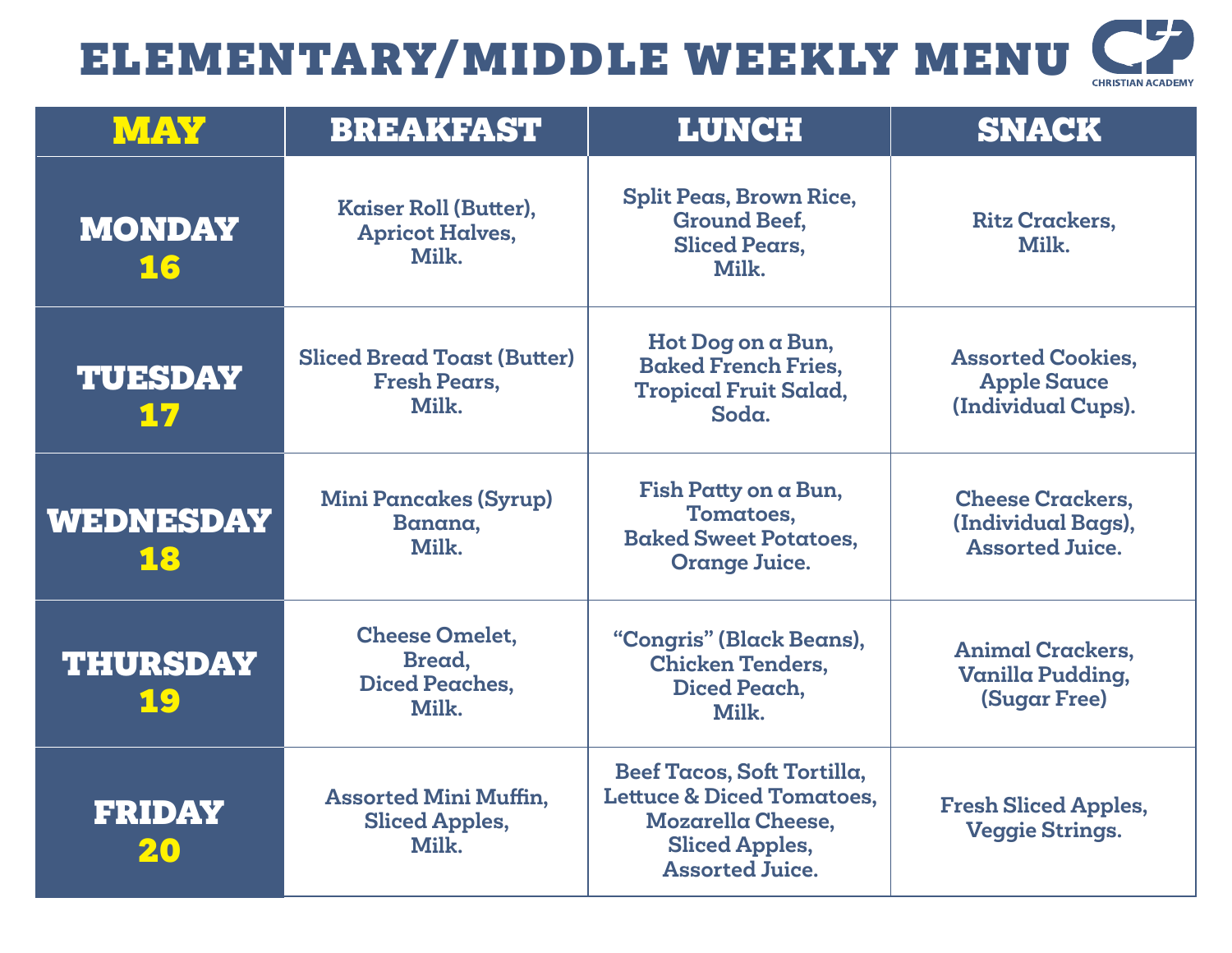| <b>CHRISTIAN ACADEMY</b> |
|--------------------------|

| <b>MAY</b>             | <b>BREAKFAST</b>                                                                          | <b>LUNCH</b>                                                                                                          | <b>SNACK</b>                                            |
|------------------------|-------------------------------------------------------------------------------------------|-----------------------------------------------------------------------------------------------------------------------|---------------------------------------------------------|
| <b>MONDAY</b><br>23    | <b>Waffles (Syrup),</b><br>Mix Fruit Cocktail (cup),<br>Milk.                             | <b>Black Beans, Brown Rice,</b><br>Diced Chicken,<br>Pineapple Tidbits,<br>Milk.                                      | <b>Cheese Stick Strings,</b><br><b>Wheat Crackers.</b>  |
| <b>TUESDAY</b><br>24   | <b>Cinnamon Raising Bagel,</b><br>(Cream Cheese),<br><b>Fresh Sliced Apples,</b><br>Milk. | <b>Brown Rice with</b><br>Ham and Corn,<br><b>Baked Chips,</b><br><b>Assorted Juice.</b>                              | <b>Assorted Mini Muffins,</b><br>Milk.                  |
| <b>WEDNESDAY</b><br>25 | <b>French Toast Sticks,</b><br>(Syrup), Diced Peach,<br>Milk.                             | Macaroni (Sauce and<br>Cheese),<br><b>Chicken Tenders,</b><br><b>Sliced Pears,</b><br>Milk.                           | <b>Rice Krispies Treats,</b><br><b>Assorted Jell-O.</b> |
| <b>THURSDAY</b><br>26  | <b>Corn Flakes Cereal,</b><br><b>Mix Fruit Cocktail</b><br>Milk.                          | <b>Turkey "Picadillo"</b><br><b>Brown Rice,</b><br><b>Sweet Plantains</b><br>Diced Peach,<br><b>Assorted Icecream</b> | <b>Goldfish Crackers,</b><br><b>Apple Sauce.</b>        |
| <b>FRIDAY</b>          | Keiser Roll (Butter),<br>Banana,<br>Milk.                                                 | Chicken Patty on a Bun,<br><b>Lettuce &amp; Tomatoes,</b><br><b>Assorted Chips,</b><br><b>Fruit Cocktail,</b><br>Soda | <b>Assorted Pop Tarts,</b><br>Juice.                    |